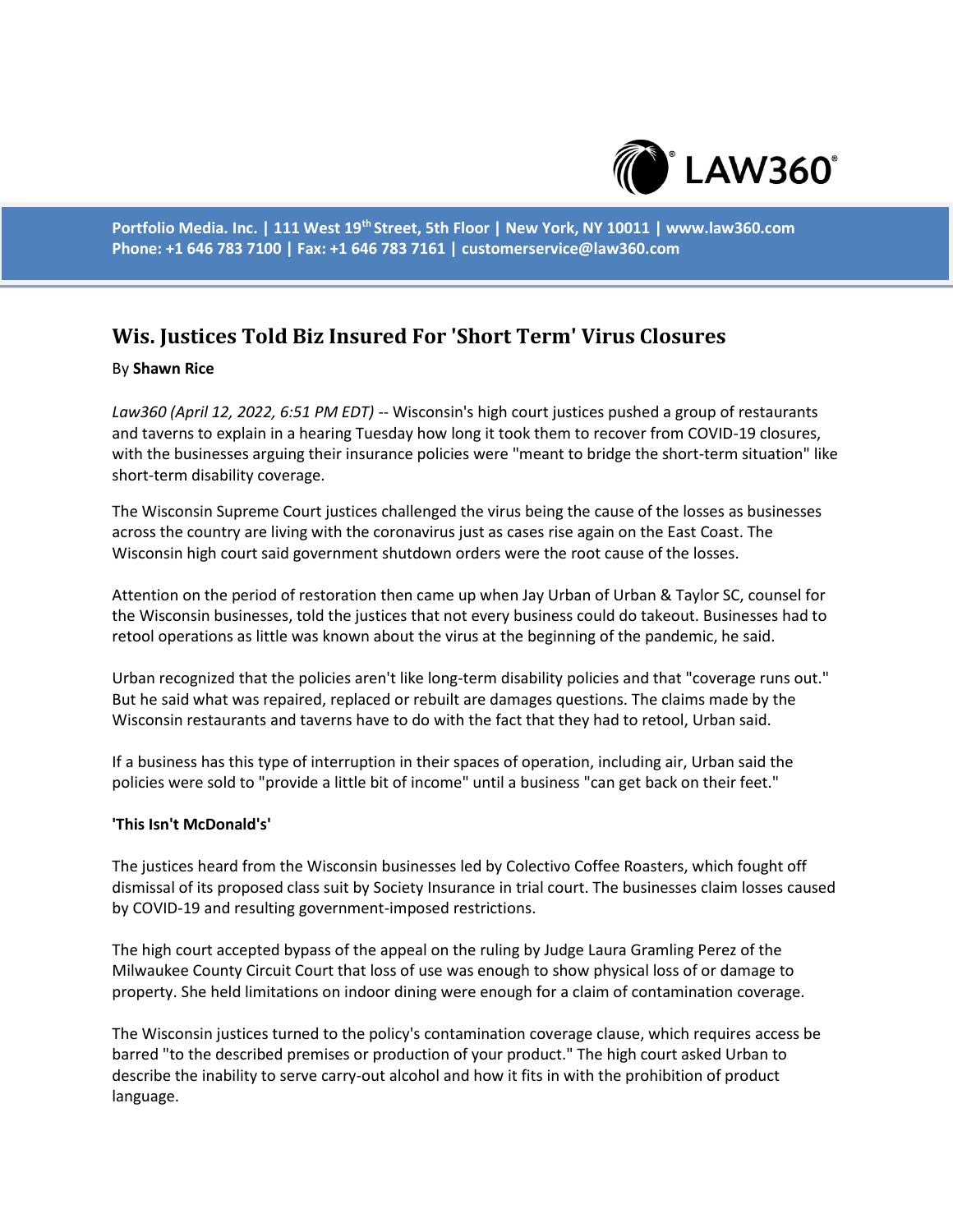Urban highlighted to the justices that part of a club's experience is the ambiance. It's not just about a sandwich that a customer can take out, he said. A restaurant, tavern or café's income comes from the personality of the atmosphere, the type of music that is played or the sale of alcohol, he said.

"There are certain things that aren't just portable. It's not McDonald's," he said. "And they aren't writing policies for something that you can get through a window. Part of a restaurant is the experience."

Laura Foggan of Crowell & Moring LLP, counsel for Society Insurance, argued the policy didn't insure all operations. There wasn't underwriting for the ambiance or socialization of a restaurant or tavern. The policy covers against physical loss of or damage to the buildings and personal property, she said.

Foggan argued that loss of use isn't enough to show physical loss or damage as recognized by rulings by federal appellate courts. Not a single appellate court has come out another way and no dissent, she said.

The court asked Foggan to push back on the idea that loss of dining use can be seen and tangible. She said the loss itself isn't physical. It's not a physical loss of the building as it still remains there, she said. And there was no prohibition of access but a restriction on dine-in purposes, she said.

"If smoking is prohibited, you cannot smoke. If access is prohibited, you cannot access the premises," she said, noting that the Wisconsin businesses could offer takeout and prepare food.

Foggan also said contamination coverage doesn't apply because there was no order closing the restaurants or taverns due to contamination. Restaurants were ordered to stop indoor dining as long as the government orders were in effect, not because of the presence of the virus, she argued.

Urban acknowledged that the restoration period is a measure for damages that not all businesses will meet. Society suggests that if some businesses weren't damaged, then others weren't, he said, but that's for a court to decide. The property is the elements around it, such as air, he said.

"In hindsight, you can't rewrite a policy to say, 'We only meant table and chairs,'" Urban said.

## **'Deeper Understanding'**

Urban told Law360 on Tuesday that "there is always the case within the case." With the questions asked, he said the justices "were interested in some deeper understanding." He said he believed they are "much more willing to engage in big picture stuff" with the coverage issues affecting businesses.

Society's policy "is completely different" from other policies, Urban said, as the language "sounds the same until you look word for word." There isn't a virus exclusion and there is contamination coverage. It's the "perfect" policy for bars and restaurants concerned about salmonella and smoke damage, he said.

If the justices uphold, Urban said Society "will have some tough decisions to make" given the case looks to represent a class of policyholders. Urban said he felt the amicus briefing filed by United Policyholders and the Tavern League of Wisconsin added a "punch in the mouth" to the appeal.

Marshall Gilinsky of Anderson Kill, co-counsel for the Tavern League of Wisconsin, noted the court's discussion about what life was like in March 2020. He told Law360 the idea that there wasn't a loss "is